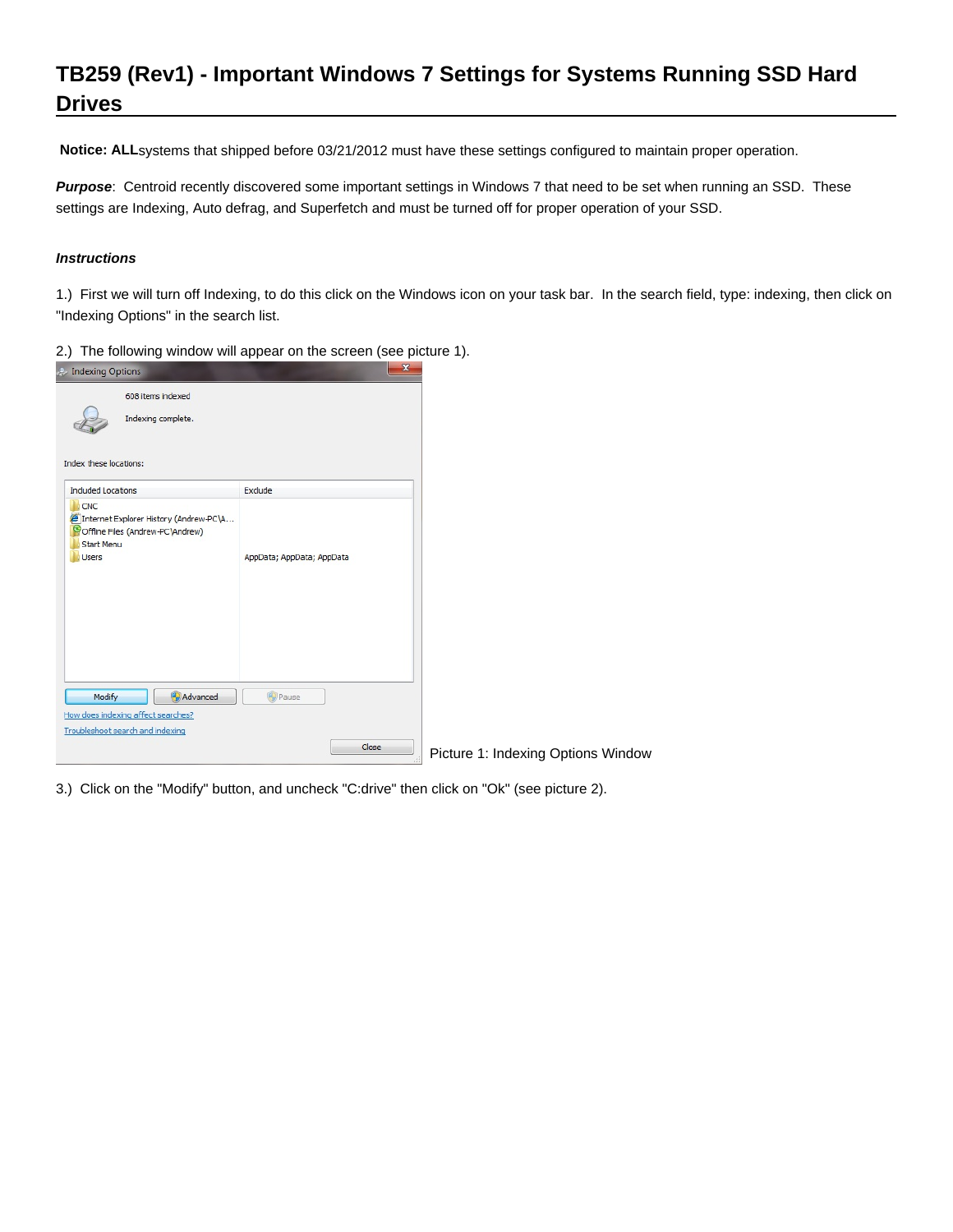| Thernet Explorer History (Andrew-PC\Andrew)<br>$\overline{\mathsf{v}}$                                         |                           |  |  |
|----------------------------------------------------------------------------------------------------------------|---------------------------|--|--|
| $\Box$<br>$\Box$ Local Disk (C:)<br>$\triangleright$                                                           |                           |  |  |
| $\bullet$<br>Offline Files (Andrew-PC\Andrew)<br>⊽                                                             |                           |  |  |
|                                                                                                                |                           |  |  |
|                                                                                                                |                           |  |  |
|                                                                                                                |                           |  |  |
| Summary of selected locations<br><b>Included Locations</b>                                                     | Exclude                   |  |  |
| <b>CNC</b><br>Internet Explorer History (A<br>Offline Files (Andrew-PC\An<br><b>Start Menu</b><br><b>Users</b> | AppData; AppData; AppData |  |  |

4.) Click "Close" to close the "Indexing Options" window.

5.) Next we will turn off Auto defrag, so click on the Windows icon again. This time type: defrag into the search field. Select "Disk Defragmenter" in the search list.

6.) The following window will come up (see picture 3). Click on the "Configure Schedule" button towards the upper right corner of the window.

| Schedule:                                                                |                                                                                                                              |                                  |                                     |
|--------------------------------------------------------------------------|------------------------------------------------------------------------------------------------------------------------------|----------------------------------|-------------------------------------|
| Scheduled defragmentation is turned on<br>Run at 1:00 AM every Wednesday |                                                                                                                              | <sup>14</sup> Configure schedule |                                     |
| Next scheduled run: 3/28/2012 1:00 AM                                    |                                                                                                                              |                                  |                                     |
| Current status:                                                          |                                                                                                                              |                                  |                                     |
| Disk                                                                     | Last Run                                                                                                                     | Progress                         |                                     |
| $\bigodot$ (C:)                                                          | 3/21/2012 9:35 AM (0% fragmented)                                                                                            |                                  |                                     |
| System Reserved                                                          | 3/21/2012 9:35 AM (0% fragmented)                                                                                            |                                  |                                     |
| Only disks that can be defragmented are shown.                           | To best determine if your disks need defragmenting right now, you need to first analyze your disks.<br><b>P</b> Analyze disk | Defragment disk                  |                                     |
|                                                                          |                                                                                                                              | Close                            | Picture 3: Disk Defragmenter Window |

7.) Uncheck "Run on a schedule" and click "Ok" (see picture 4). Close that window.